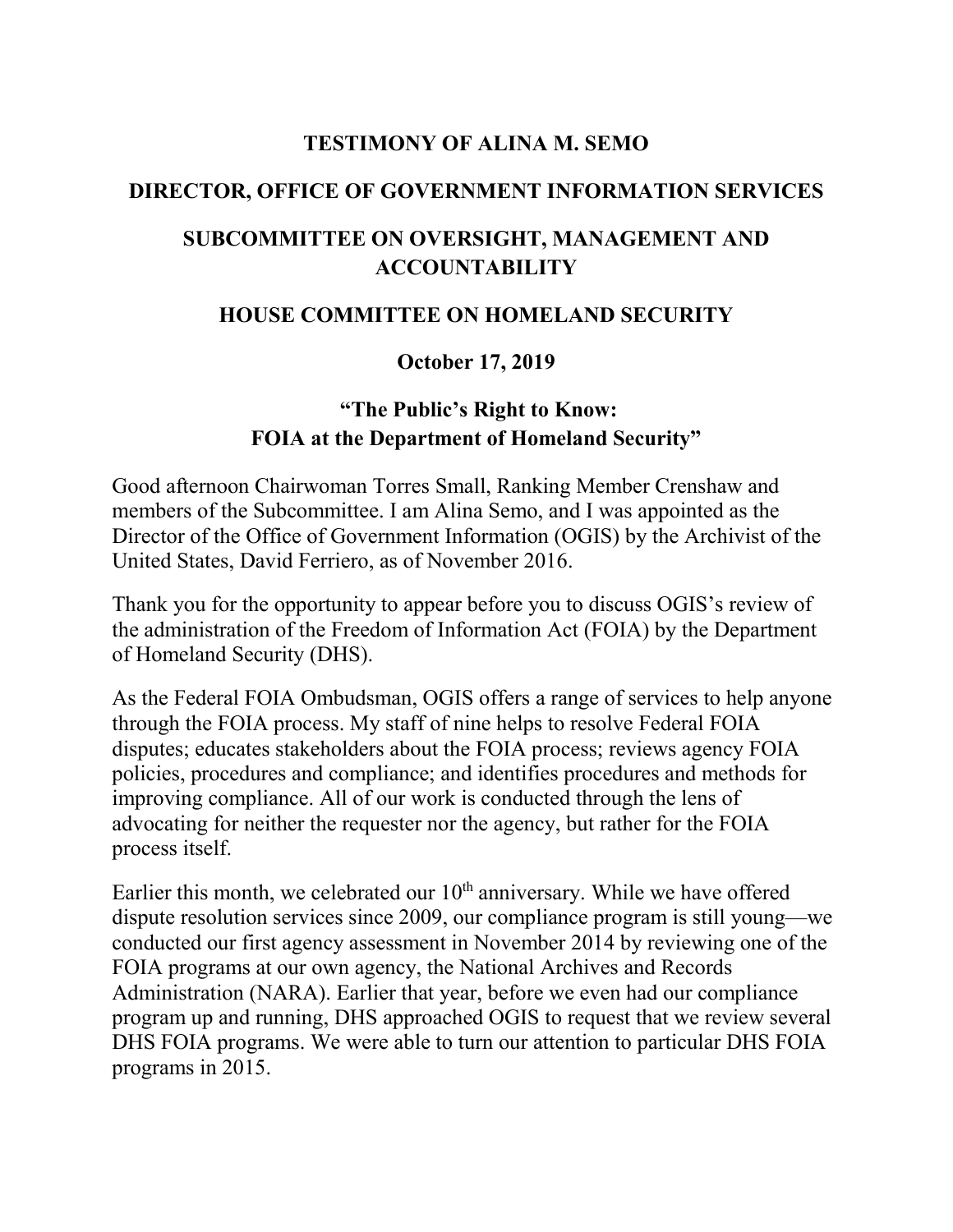Today I will briefly discuss our compliance work generally, and focus more specifically on our assessments of seven FOIA programs at DHS that we conducted between September 2015 and February 2018. Additionally, I will discuss our December 2016 assessment of DHS's compliance with the responsibilities for Chief FOIA Officers as mandated in the FOIA statute.

Our agency assessment program is just one piece of a robust FOIA compliance program that also includes assessing FOIA process issues; reviewing agency FOIA regulations; identifying and addressing government-wide compliance issues using responses to self-assessment questions; and managing the FOIA Advisory Committee, which I chair, and which brings together FOIA experts from inside and outside of government appointed by the Archivist of the United States to identify solutions to FOIA's biggest challenges.

It is important to note that while we review compliance, we are not the "FOIA police," and as I mentioned earlier, we advocate for the FOIA process to work as Congress intended. It is also important to note that the assessments we conduct are snapshots in time and our findings and recommendations may no longer apply—or have been addressed subsequently by each DHS component. We follow up with agencies 120 days after our assessments are published, and our follow-up track record shows that overall agencies have addressed approximately 98 percent of our recommendations.

Our assessments of agency FOIA programs are based on generally accepted government auditing standards (GAGAS) and offer agencies a holistic review of their FOIA programs. We rely on our staff's knowledge of the FOIA process and on best practices to identify issues in the administration of FOIA and make tailored recommendations. Our compliance assessment process recognizes that there is no "one-size-fits-all" approach to administering FOIA—each agency's records are unique and FOIA processes are as diverse as agency missions. Nevertheless, we have observed that successful FOIA programs share three general characteristics: they manage their resources appropriately; they use technology effectively; and they communicate well with requesters.

The seven DHS FOIA programs my team reviewed, in the order of our assessment reports, were at (1) [Federal Emergency Management Agency](https://www.archives.gov/ogis/foia-compliance-program/agency-compliance-reports/dhs/fema) (FEMA)— September 18, 2015; (2) [United States Coast Guard](https://www.archives.gov/ogis/foia-compliance-program/agency-compliance-reports/dhs/uscg) (Coast Guard)—September 25, 2015; (3) [Transportation Security Administration](https://www.archives.gov/ogis/foia-compliance-program/agency-compliance-reports/dhs/tsa) (TSA)—January 11, 2016; (4) [Customs and Border Protection](https://www.archives.gov/ogis/foia-compliance-program/agency-compliance-reports/dhs/cbp) (CBP)—March 9, 2016; (5) [United States](https://www.archives.gov/ogis/foia-compliance-program/agency-compliance-reports/dhs/usss) Secret [Service](https://www.archives.gov/ogis/foia-compliance-program/agency-compliance-reports/dhs/usss) (USSS)—July 27, 2016; (6) [Immigration and Customs Enforcement](https://www.archives.gov/ogis/foia-compliance-program/agency-compliance-reports/dhs/ice)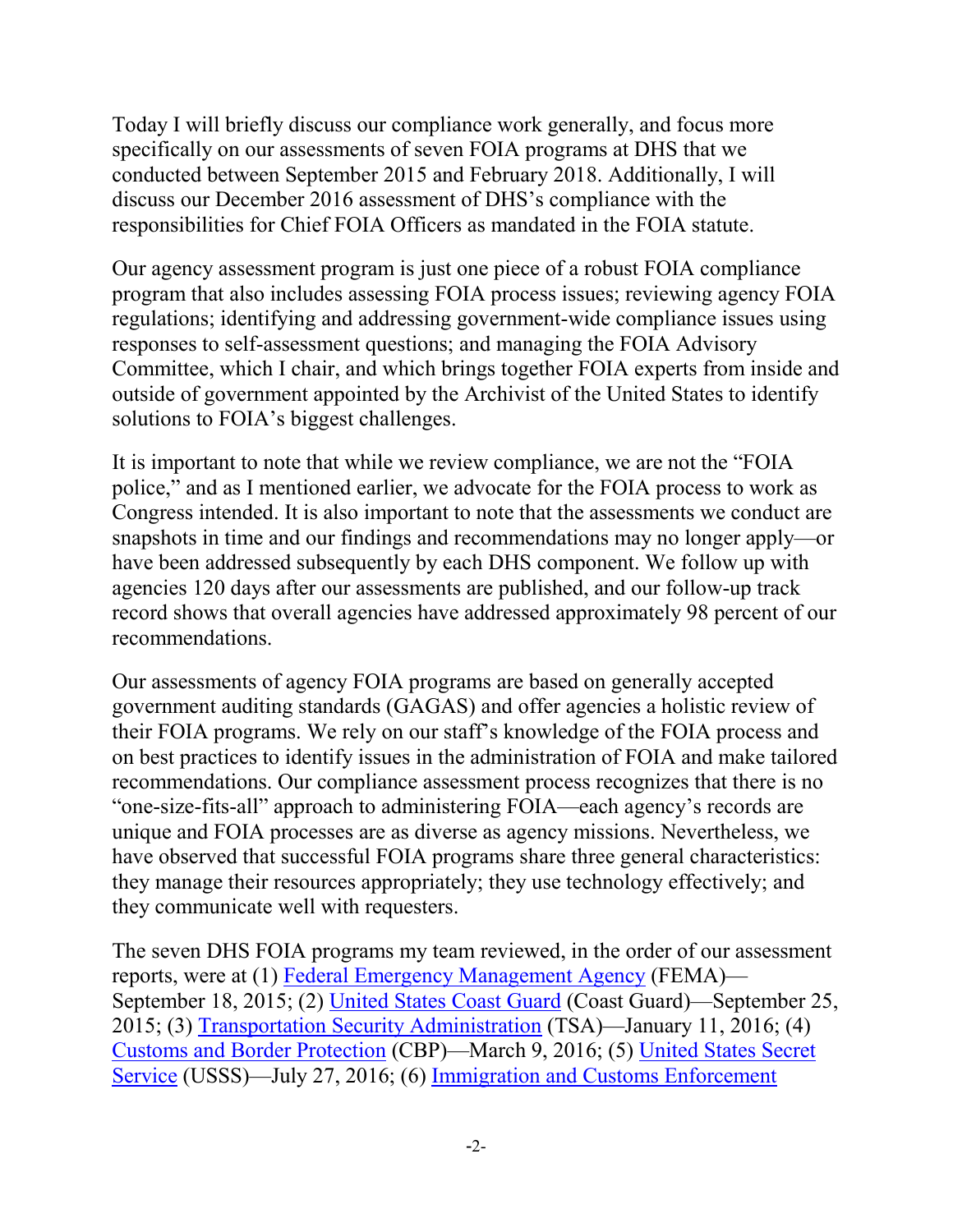(ICE)—October 18, 2016; and (7) [U.S. Citizenship and Immigration Services](https://www.archives.gov/ogis/foia-compliance-program/agency-compliance-reports/dhs/uscis) (USCIS)—February 9, 2018.

In assessing these seven FOIA programs, we surveyed nearly 500 FOIA professionals and reviewed a sampling of more than 1,500 FOIA requests that had been processed in the most recent fiscal year prior to each of our assessments. For example, we assessed the FOIA program at TSA which processed fewer than 1,000 requests in Fiscal Year 2014 and the government's largest FOIA program at USCIS which processed 145,470 FOIA requests in Fiscal Year 2016.

I will discuss the three buckets of recommendations that I mentioned earlier *management*, *technology* and *communication*—by providing examples from our seven assessments of DHS components.

# **Management**

In reviewing an agency's management of its FOIA program, we evaluate how a FOIA program is managing the resources it is given by the agency. Our assessments show the importance of strong management practices to the success of the program. For example, our assessment of CBP showed that support from leadership and a plan for addressing both the backlog and incoming requests enabled the FOIA program to drive down its backlog by 74 percent in FY 2015 from 34,307 requests to 9,024 requests.

At TSA, we recommended that it create standard operating procedures for the entire FOIA process and that FOIA managers monitor the number of cases closed and volume of pages reviewed by each processor, and set data-driven goals to reduce the backlog and increase timeliness. In response, the agency reported that establishing performance metrics for FOIA analysts and case closure goals for the office helped reduce its backlog in four months.

For USSS, we recommended that it create a formal data-driven backlog reduction plan and expand on the work the agency's FOIA program was already engaged in to keep requests out of the backlog by using multi-track processing and focusing on responding to older requests.

### **Technology**

We also review how well an agency is using the technology resources it has. At several DHS components, we observed that technology was not being used to its fullest potential to administer FOIA. For example, FEMA had technological tools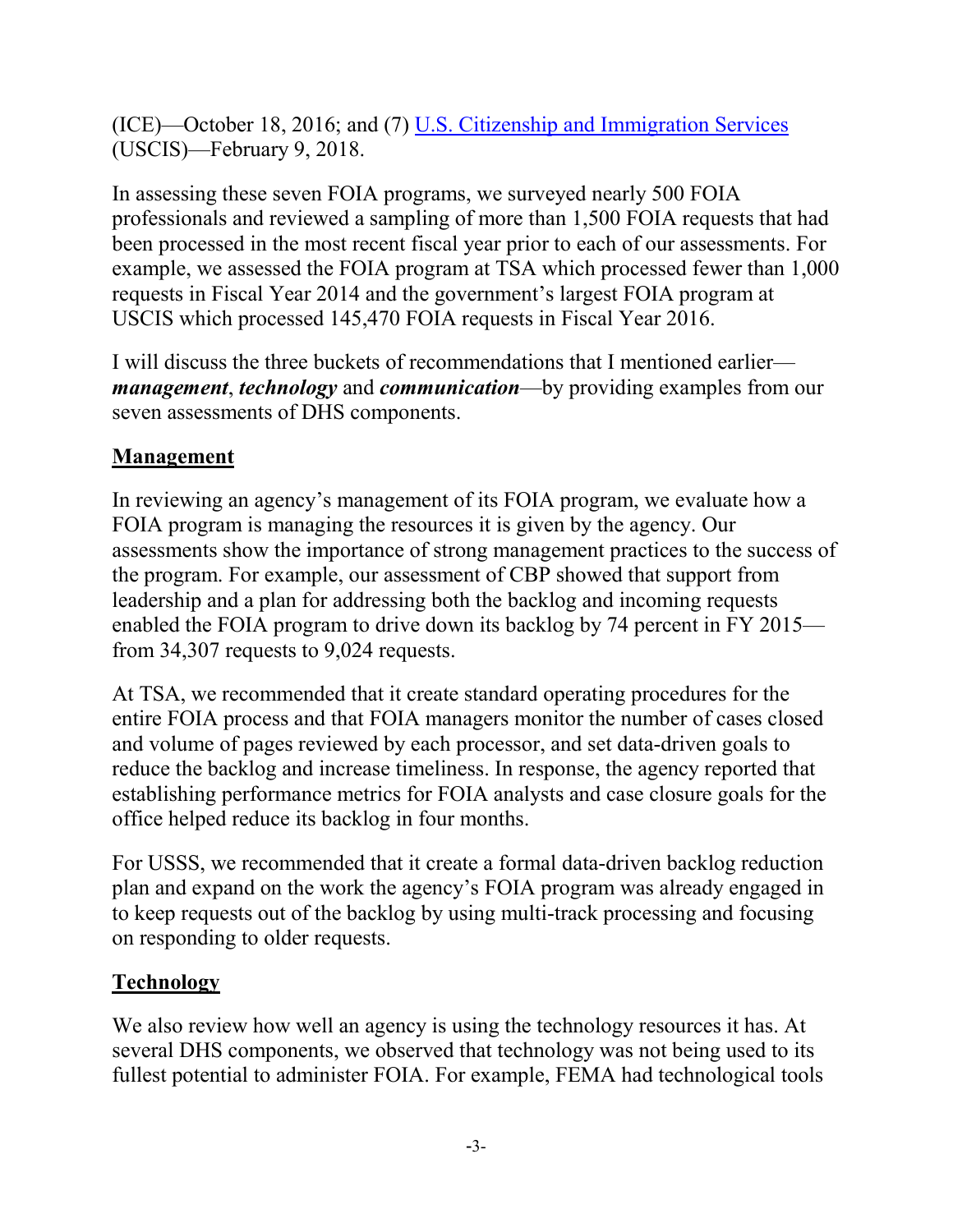but the agency was not fully using the technology to improve FOIA tracking, processing, and proactive disclosure.

In 2016, we observed at TSA a duplication of effort because of a separate review of records containing Sensitive Security Information (SSI). The FOIA tracking and processing system did not communicate with the SSI tracking and processing system. We recommended that the FOIA office work with the SSI office to resolve the duplication and inefficiencies.

In 2016, we also recommended several actions aimed at getting different DHS components to collaborate more efficiently. For example, we recommended that ICE and USCIS explore electronic transmittal of misdirected FOIA requests which arrive at one agency but seek records at the other agency. We recommended that USSS discuss with USCIS a more efficient way to send requests it refers to USSS, possibly electronically.

Finally, in 2018, we recommended that USCIS weigh the costs and benefits of producing digitized version of Alien Files (A-Files) the official Government record that contains information regarding transactions involving individuals as they pass through the U.S. immigration and inspection process. A machine-readable version could enable use of computer-assisted review tools which, in turn, could speed the process. We also recommended that USCIS explore technologies to mark records as processed and enable the FOIA processor to easily access the previously processed version of the record, which could cut down on inefficiencies in a system in which an A-File is often requested several times by a requester and/or their lawyer—but reprocessed each time for each new FOIA request.

# **Communication**

In reviewing FOIA case files, we look at most—but not all—of an agency's administrative record. We do not review the underlying records that have been requested and the exemptions applied to those records.

With regard to communication, we often find that more frequent and better communication with requesters in plain language goes far in helping requesters understand the FOIA process. As a result, our recommendations in this area have included providing requesters with additional information about certain records withholdings; updating and correcting FOIA websites and template letters; providing requesters with an estimated date of completion when they ask for one; and removing jargon and legalese in response letters.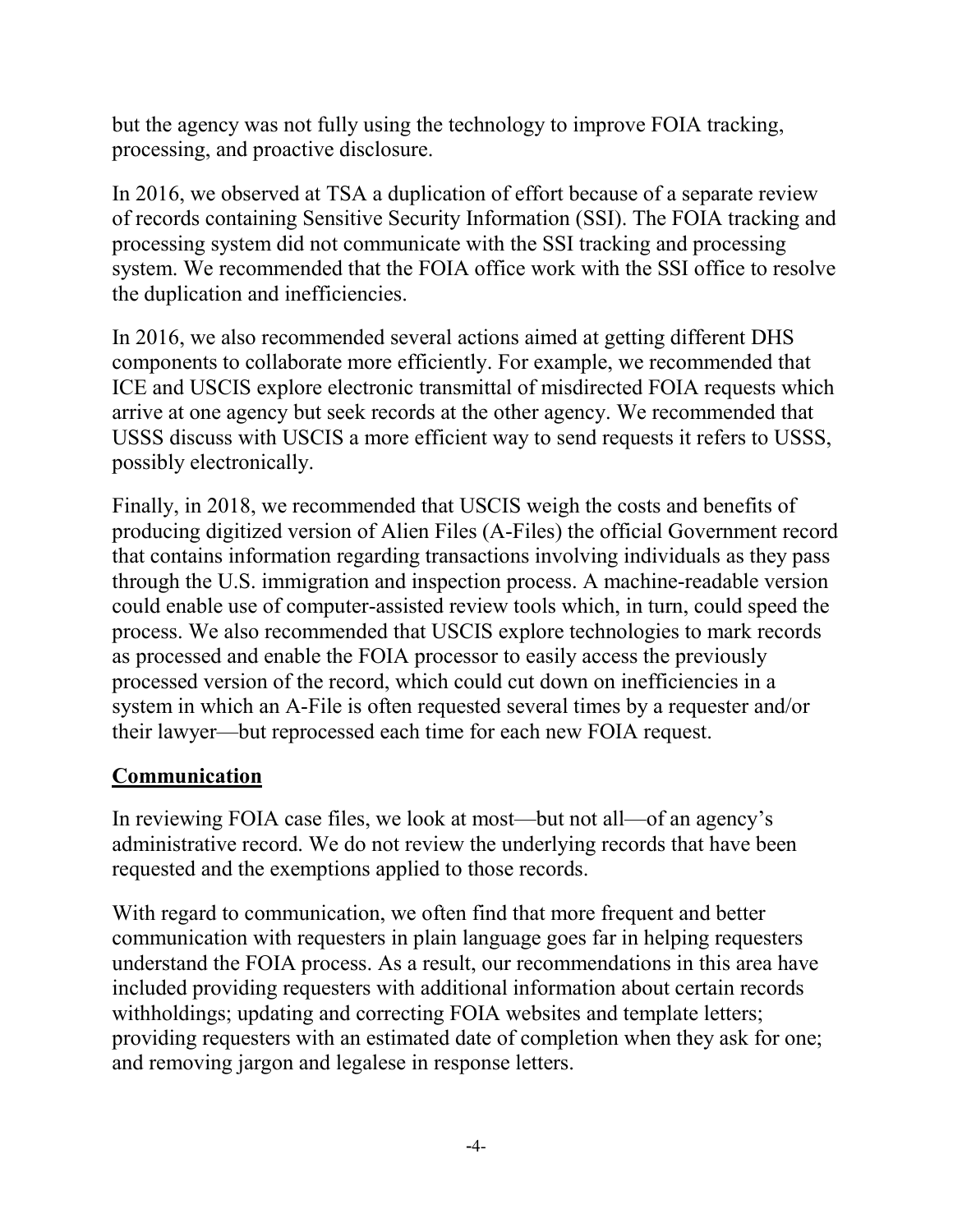Finally, in December 2016 we assessed whether the DHS Privacy Officer, who serves as the DHS Chief FOIA Officer, fulfills several specific statutory  $responsibleilities.<sup>1</sup>$  $responsibleilities.<sup>1</sup>$  $responsibleilities.<sup>1</sup>$ 

FOIA defines several actions that agency Chief FOIA Officers must take to support agency implementation of the law. The Chief FOIA Officer is required to:

- support efficient and appropriate compliance with FOIA and make recommendations as necessary to improve implementation;
- provide oversight of FOIA operations by monitoring implementation and reporting to the Attorney General as required;
- support customer service by taking certain steps to improve public understanding of FOIA and by designating one or more FOIA Public Liaisons; and
- offer training to FOIA staff.

While most of the 16 DHS directorates and components<sup>[2](#page-4-1)</sup> are responsible for processing FOIA requests and appeals for their own records, policy and program oversight is centralized at DHS. In August 2011, the DHS Secretary delegated to the Chief Privacy Officer the responsibility to fulfill duties related to FOIA and Privacy Act programs across the entire Department, [3](#page-4-2) and in July 2019, the DHS Secretary designated the Chief Privacy Officer as the Chief FOIA Officer. [4](#page-4-3)

In reviewing DHS Privacy Office's compliance with Chief FOIA Officer duties, we did not review FOIA case files as we did at the DHS component assessments nor did we survey DHS Privacy Office FOIA staff. We did review DHS Privacy Office written policies and guidance, strategic and backlog reduction plans, interagency agreements, organizational charts and internal management reports. We also interviewed seven key FOIA staff members.

<span id="page-4-0"></span><sup>&</sup>lt;sup>1</sup> 5 U.S.C. § 552(j).

<span id="page-4-1"></span> $2$  At the time of our assessment, there were 16 DHS directorates and components. There are now 14 directorates and components, accessed October 4, 2019, [https://www.dhs.gov/operational](https://www.dhs.gov/operational-and-support-components)[and-support-components.](https://www.dhs.gov/operational-and-support-components)

<span id="page-4-2"></span><sup>&</sup>lt;sup>3</sup> "Department of Homeland Security Delegation No. 13001[,](https://www.dhs.gov/sites/default/files/publications/cpo-delegation-letter-for-foia-2011_0.pdf)" accessed October 2, 2019, [https://www.dhs.gov/sites/default/files/publications/cpo-delegation-letter-for-foia-2011\\_0.pdf.](https://www.dhs.gov/sites/default/files/publications/cpo-delegation-letter-for-foia-2011_0.pdf)

<span id="page-4-3"></span><sup>4</sup> Department of Homeland Security Designation No. 00-13002," accessed October 9, 2019, [https://www.dhs.gov/publication/designation-chief-foia-officer.](https://www.dhs.gov/publication/designation-chief-foia-officer)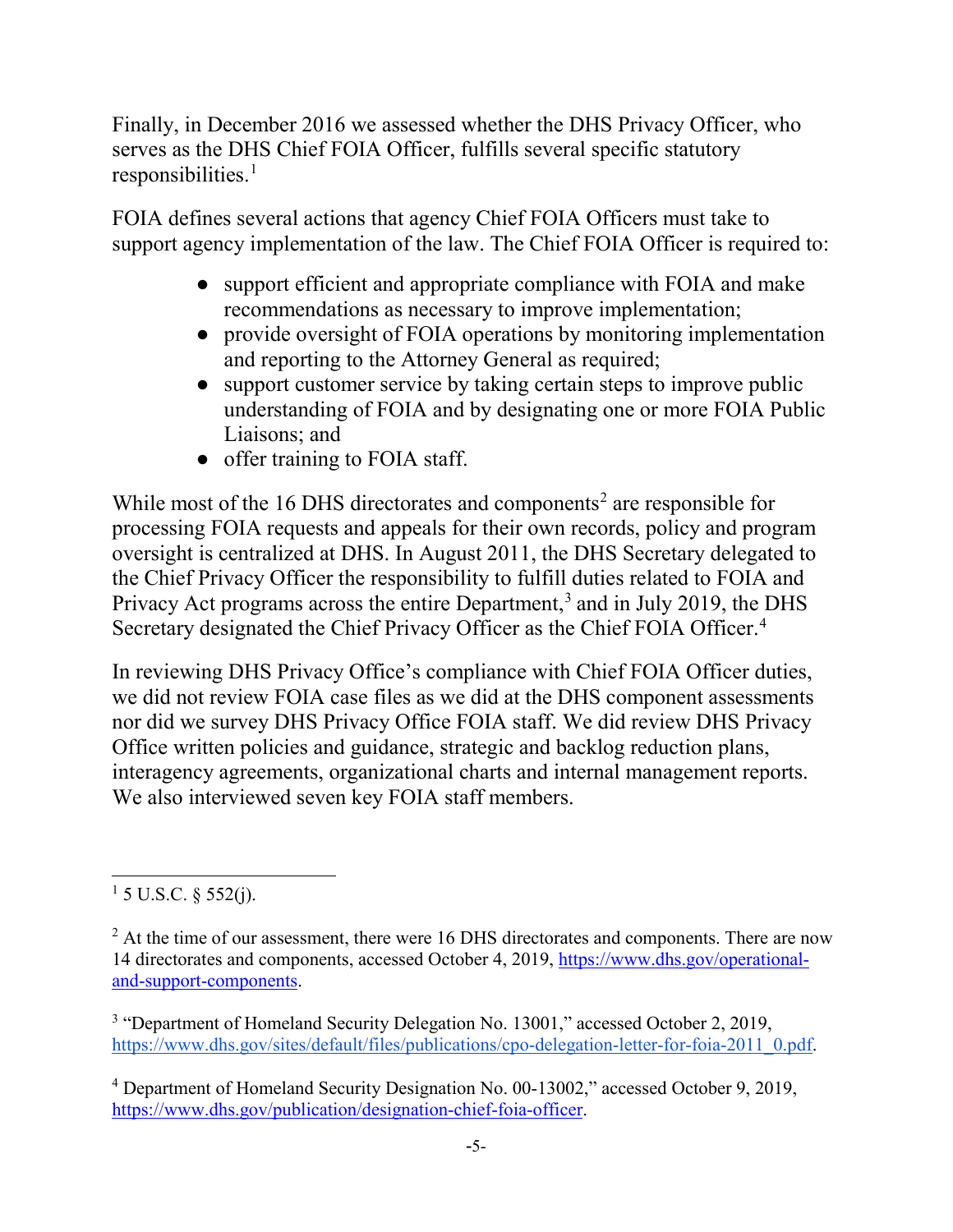We found that the DHS Privacy Office met its obligation to support implementation of the FOIA by providing targeted services to components, including the creation of a department-wide FOIA processing and tracking system; assisting with processing requests from component backlogs; and providing guidance on FOIA policy issues.

The DHS Privacy Office met its responsibility to provide oversight through its reporting program in which it monitored the status of component FOIA programs monthly and raised issues with component Chief FOIA Officers as necessary. The Privacy Office also prepared annual reports required by the statute.

In addition, the Privacy Office supported customer service by providing requesters with information on its FOIA webpage about how to make a FOIA request that furthers public understanding of FOIA. At the time of our assessment, the Privacy Office had a FOIA Public Liaison whose responsibility was to assist requesters and to resolve disputes. Additionally, the Privacy Office had launched information technology efforts that were intended to improve customer service across the Department.

During our assessments of individual DHS component agencies, we noted several instances in which the DHS Privacy Office provided valuable assistance to DHS component agencies. For example, the Privacy Office's assistance with processing requests was key to reducing CBP's backlog in FY 2015. During our assessments, however, we also observed a large variation in the use of the DHS-wide FOIA system's capabilities by participating component agencies and varying levels of success using technology to process requests by components that opted to not participate in the department-wide system.

As noted earlier, these assessments represent snapshots in time and our findings and recommendations may no longer apply.

Moreover, during our assessments of DHS components, we observed inconsistency in awareness of—and adherence to—DHS FOIA policies. For example, while we found that most component agencies comply with DHS's "significant requests" policy, the USSS FOIA office did not appear to follow the DHS Privacy Office's policy on "significant requests" that requires components to alert the Privacy Office 24 hours before it responds to significant requests.<sup>[5](#page-5-0)</sup>

<span id="page-5-0"></span><sup>&</sup>lt;sup>5</sup> "Guidelines for Reporting on Significant FOIA Activity for Inclusion in the Cabinet Report to the White House, July 7, 2009," accessed October 2, 2019,